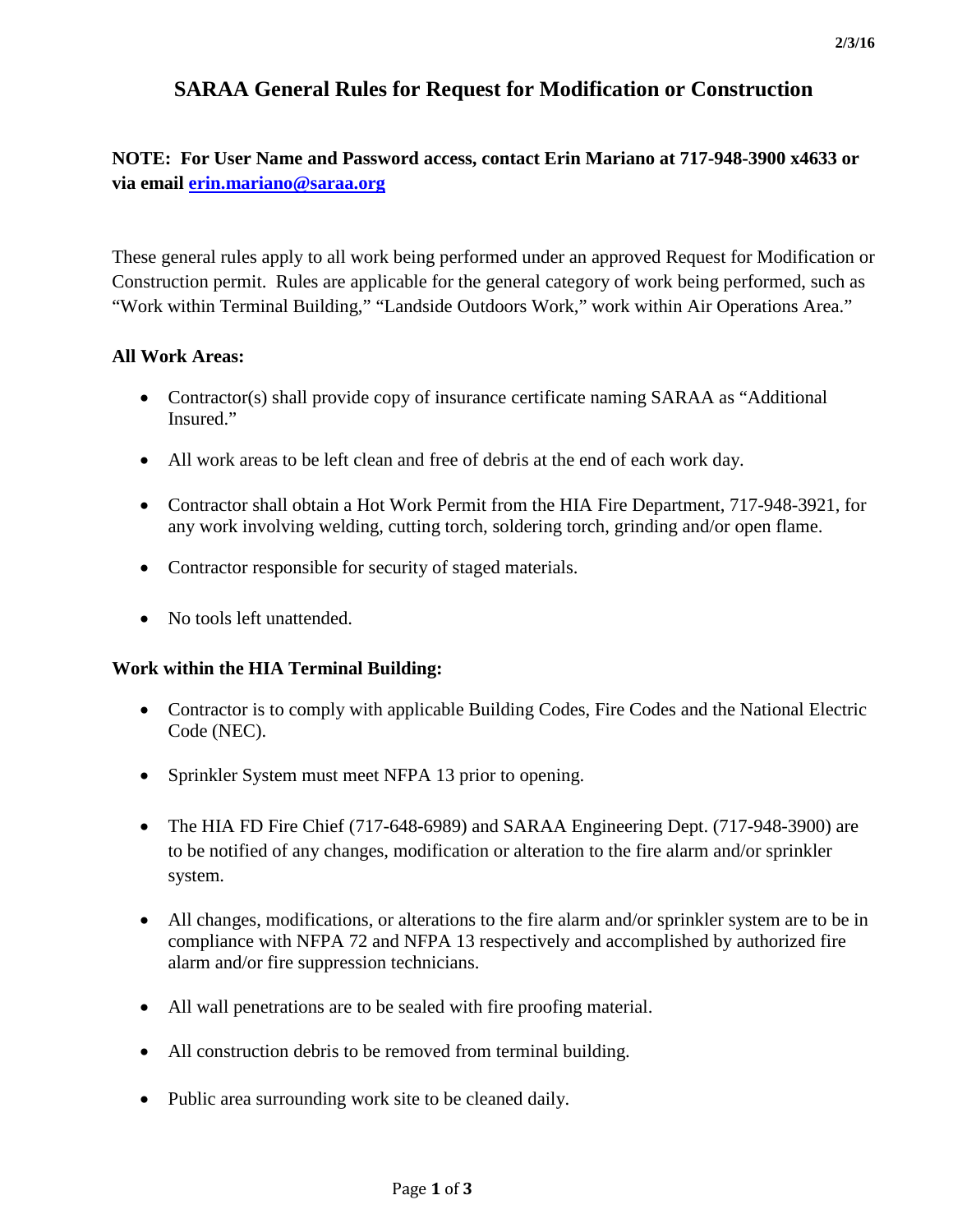• Restore marks & damage to floor daily.

# **Work within Secured Area of the HIA Terminal Building:**

- No entry into "sterile" or restricted area without proper badging or escorts.
- Bring all material to secure concourse through security checkpoint, except tools.
- No tools to be left unattended in sterile or secured areas, which mean tools must be within sight and reach.

## **Outdoors Work including Excavations:**

- PA One-Call required for any earth disturbance.
- If earth disturbance exceeds 2 CY, contact Environmental Office, 717-948-3900 Ext 4607. Comply with any DEP guidance and dispose of any earth material in accordance with Federal, State and Local laws and regulations that exceeds PADEP MSCs or EPA Risk Based Criteria.
- Protect storm drains from pollution during work.
- Restore all disturbed areas including ruts to original condition. No stones larger than  $1\frac{1}{2}$ inches.
- Any crane must have checkered flag attached atop boom.

## **Work within the Air Operations Area:**

- No entry onto AOA or into secure areas without proper badging or escorts.
- At HIA, comply with all FAR Part 139 & HIA procedures for operating on certificated airfields.
- Comply with AC 150-5370-2F, Operational Safety on Airports during Construction.
- On aircraft parking aprons, segregate work area with low profile barricades having 360 degree flashers and reflective panels, weigh down barricades with sandbags (no stones).
- On aircraft parking aprons, replace all PCC in kind.
- On aircraft parking aprons, replace all removed or damaged PCC joint material.
- At HIA, coordinate at start and end of each workday with Airport Operations, 717-948-3919.